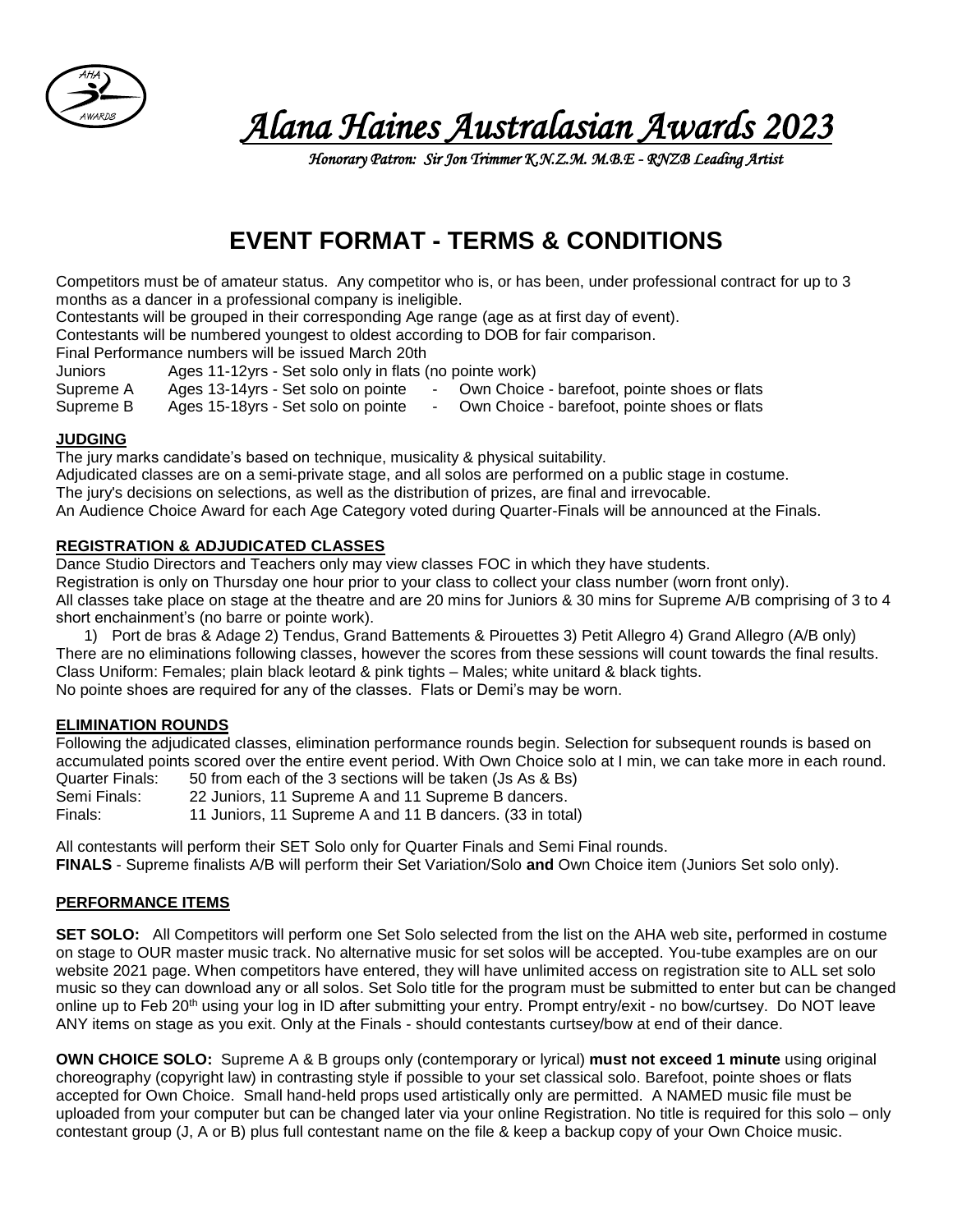# **STAGE AND BACKSTAGE**

Theatre will be open (front & back entrances) one hour either side of start/finish times every day The St James Theatre stage is 15 m deep x 12 m wide – Level stage with Tarkett Dance Floor Blue cyclorama for Preliminary Rounds, Quarter and Semi Finals. Red cyclorama for Finals. Two assistants maximum can accompany contestant to dressing rooms. Only contestants are permitted on the Stage area, including the Wings.

# **SCHOLARSHIPS**

1st, 2nd, 3rd winners from each group J,A,B will be able to choose from a list of elite scholarships rather than allocated by the Jury as in the past. The winner gets first choice followed by 2nd then 3rd. Except for 1st/2nd/3rd who choose their own scholarship, Sponsors can also choose their own recipient/s post event when they have viewed a Finals video link (with finalist emails) emailed to sponsors one week post event.

Short term scholarships (under 6 months) are considered a way for student to experience a school & visa versa so there is no limit on how many scholarships that a Finalist or winner can receive. but there will be no obligation to either party.

Contestants have up to one year post event to take up their scholarship & will email a brief scholarship experience report with a photo to AHA for our website news section. AHA will no longer provide separate travel grants however increased cash prizes will assist recipients towards travel costs for any number of scholarships.

#### **ENTRY PROCESS**

# **Uploading your Own Choice music File:**

- 1) Upload your music into I-tunes or drop box- copy & paste the music onto your desk top which automatically makes an MP3 music file. **Deadline for this music is Feb 20th latest.**
- 2) **Name your file** on your computer before uploading it to entry site (own choice music). **Right click on file icon & choose RE-NAME** Title: Age group J/A/B & contestant name ie: J, A or B - Joe Blogs.

Entries are taken on a first come first served basis and registration will close when entry numbers reach capacity. You can amend your registration up until deadline Feb 20<sup>th</sup> latest.

Entry can be made by an Individual Dancer, the Family/Caregiver of Individual Dancer(s) or a Dance Studio on behalf of their students but a **personal email address & phone number of the parents or contestant is mandatory.** Each entry must be identified by a different email address. Dance Studios are responsible for conveying these Terms and Conditions to the Dancer and their Family/Caregiver, payment of the Entry Fee(s) and the communication of any subsequent Contestant related information provided by AHA. **NOTE**: Each email is your user name for website log in & cannot be changed once entered. If you get this email wrong then you will need to re-enter by contacting **[info@splashdigital.co.nz](mailto:info@splashdigital.co.nz)**

## **PHOTO**

You will be required to upload a named music file (full contestant name only) for Own Choice (Supreme section) plus a named Photo before you can complete the online registration, however these can be replaced later. Please ensure contestant name is EXACTLY same on all files (photo & Own Choice music as it is on your profile for the official printed program. PLEASE ensure it is a suitable PORTRAIT size image of good quality head & shoulders against a plain background – street wear - not costumed. The file size should be more than 100kb & under 2mb. (300DPI - 210ml x 297 high) AHA may contact you to request a replacement photo if the image uploaded is deemed unsuitable for program print.

It should be portrait, so like this: NOT Landscape or Square:





#### **PAYMENTS**

There are no refunds on entry fees once they are paid so please take care and ensure you enter correctly. Entry fee payments are via credit card only and will incur a surcharge on the card sales transaction.

#### **ENTRY FEE**

NZ \$300 Non-refundable or transferable includes: Participation in the Adjudication Class, Preliminary Round and any subsequent rounds including Finals depending on results.

## **ELECTRONIC CONTESTANT PASS**

This named ticket will be uploaded onto their own entry site in March which contestants must upload to their mobile phones to show for entry backstage & to watch any session including Finals & cocktail party FOC.